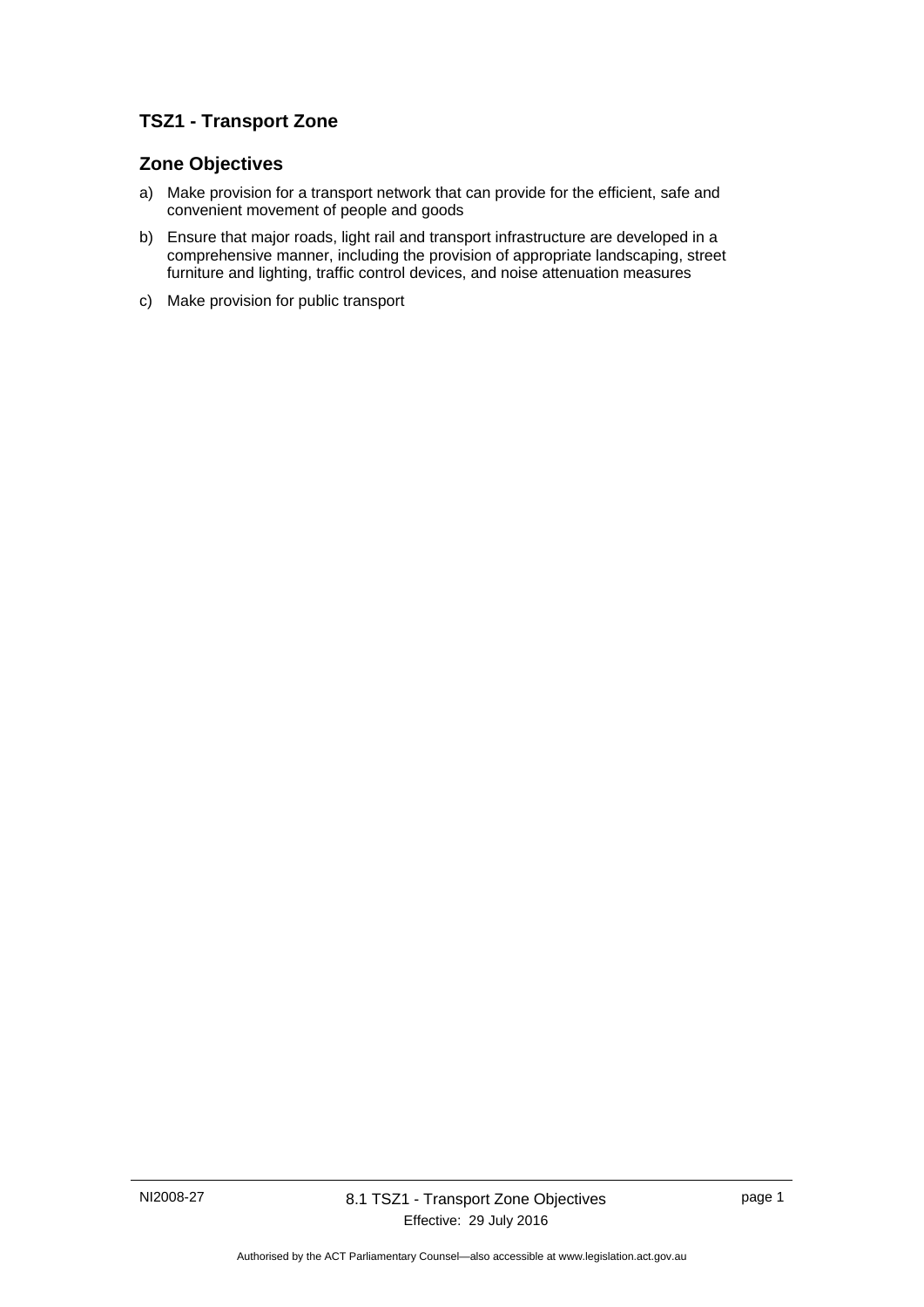# **TSZ1 - Transport Zone Development Table**

### **EXEMPT DEVELOPMENT**

Development approval is not required. Building approval may be required. On leased land, development must be authorised by a lease.

Development identified in the Planning and Development Act 2007 as exempt (see sections 133 and 134 of the Act and section 20 and schedule 1 of the Planning and Development Regulation 2008)

## **ASSESSABLE DEVELOPMENT**

Development application required.

On leased land, development must be authorised by a lease.

#### **MINIMUM ASSESSMENT TRACK**

**CODE** 

Development listed below requires a development application and is assessed in the code track

#### **Development**

#### No development identified.

**MINIMUM ASSESSMENT TRACK MERIT** 

Development listed below requires a development application and is assessed in the merit track, unless specified in schedule 4 of the Planning and Development Act 2007 (as impact track) or specified as prohibited development in a precinct map.

| opoolitod ao profilolog ao roiophioni, in a proolito, mapi |                           |
|------------------------------------------------------------|---------------------------|
| <b>Development</b>                                         |                           |
| ancillary use                                              | minor road                |
| car park                                                   | minor use                 |
| communications facility                                    | pedestrian plaza          |
| consolidation                                              | public transport facility |
| demolition                                                 | sign                      |
| development in a location and of a type identified         | subdivision               |
| in a precinct map as additional merit track                |                           |
| development                                                |                           |
| major road                                                 | temporary use             |
| major service conduits                                     |                           |

**MINIMUM ASSESSMENT TRACK** 

**IMPACT** 

Development listed below requires a development application and is assessed in the impact track

- 1. Development that is not:
	- a. Exempt, code track or merit track development (see section 132 of the Planning and Development Act 2007); or
	- b. Prohibited development, other than development that is permitted under s137 of the Planning and Development Act 2007.
- 2. Development specified in schedule 4 of the Planning and Development Act 2007 and not listed as a prohibited use in this table.
- 3. Development that is authorised by a lease and listed as a prohibited use in this table.
- 4. Development declared under section 124 or section 125 of the Planning and Development Act 2007 and not listed as a prohibited development in this table.
- 5. Varying a lease to add a use assessable under the impact track.

### **PROHIBITED DEVELOPMENT**

| Development listed below is prohibited development unless the development is identified elsewhere in |                  |  |
|------------------------------------------------------------------------------------------------------|------------------|--|
| this development table as assessable under the code, merit or impact track.                          |                  |  |
| agriculture                                                                                          | mobile home park |  |
| airport                                                                                              | municipal depot  |  |